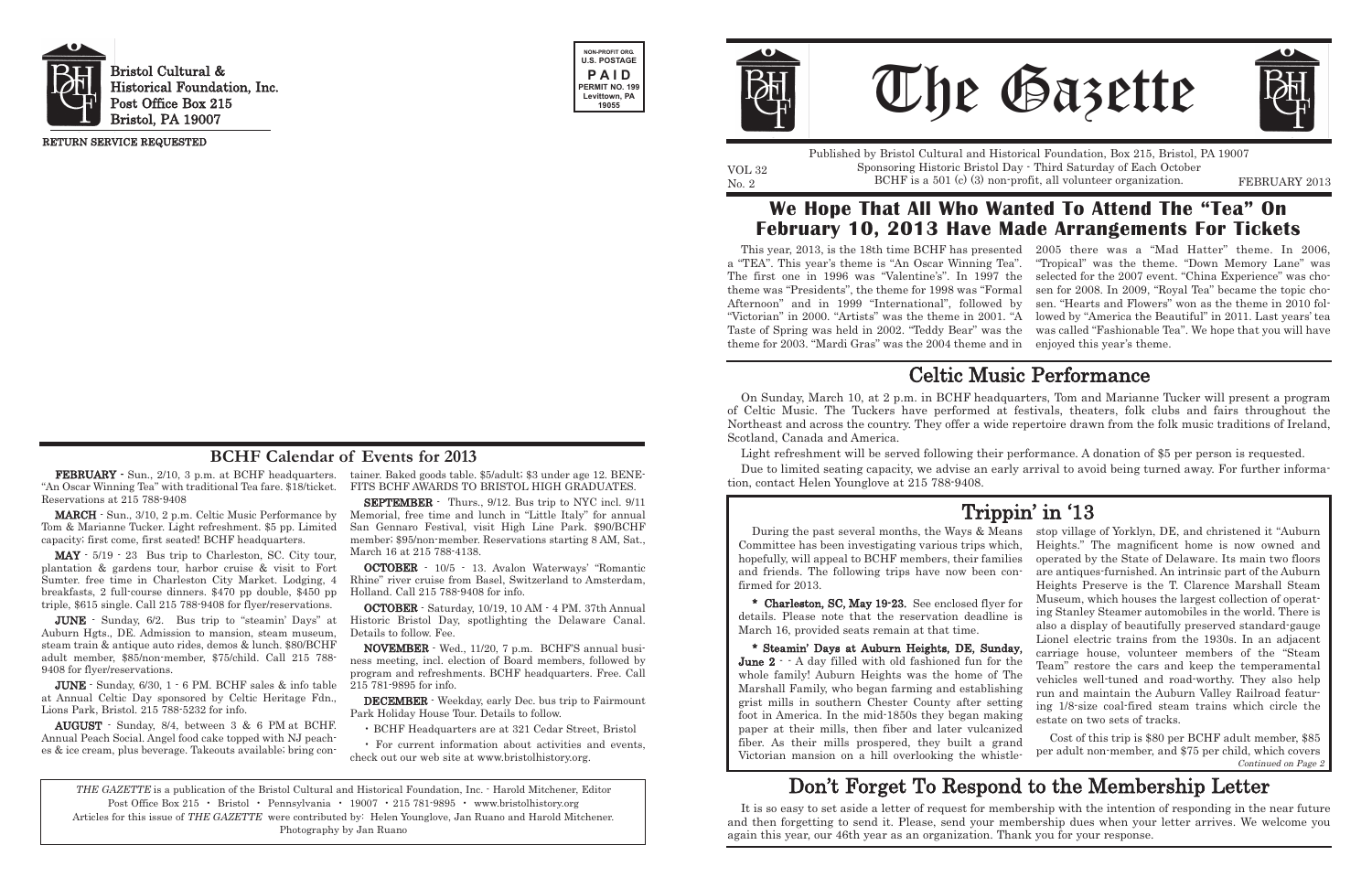#### **Out Of The Past**

school building if heat is necessary. One of the heating boilers is to be converted to coal just as soon as the equipment can be procured. for rent. Possession at once. \$40 month. Charles La Polla, 1418 Farragut Ave. Methodist Church Basement at Eight o'clock. Children - 17¢.

The following items were excerpted from February 1943 MISS JANICE MUFFETT TO TRAIN WITH SPARS. Miss Rita Duffy, of Pine Street, will leave on Wednesday for Stillwater, Okla., where she will become one of the recruits of the U.S. Naval Training School. Miss Janice Muffett, of Otter Street, who recently enlisted in the SPARS, the Women's Reserve of the U.S. Coast Guard, will leave on the 19th to commence her basic training course at Hunter College in New York.

issues of THE BRISTOL COURIER. 2/1 - - VICTORY CORPS PROGRAM WILL START OPERAT-ING AT BRISTOL HIGH SCHOOL TOMORROW; CHANGES ARE ANNOUNCED. "In practically every instance," stated Principal Hertzler, "the work has been modified to include or emphasize the wartime need of application of mathematics which now involves problems of navigation or projectiles or the 2/10 - - VICTORY GARDENS ARE CONSIDERED BY TEN-ANTS OF BRISTOL TERRACE DEVELOPMENT. The estab-

direct application to wartime instances wherever possible." KILLED IN ACTION. Staff Sergeant flight engineer George Stanley Schell, who lost his life on January 5 while serving with U.S. forces in North West Africa, was the son of James A. Schell, 312 Wood Street. 2/2 - - FEDERATED SPORTSMEN'S CLUBS OPPOSE lishment of a nursery in which children of women working in war plants could be cared for was also discussed at the meeting of the tenants association of the National Housing Agency when the February meeting took place in the Community Hall of Bristol Terrace last evening.

ACQUISITION OF CANAL HERE BY PENNA. HIGHWAY DEPT. A resolution strongly protesting the acquisition of the old Delaware Division of the Penna. Canal between Bristol and Morrisville by the Pennsylvania High Department, for the purpose of making a road, was passed by the Bucks County Federation of Sportsmen's Clubs last evening when delegates from the Bucks County Sportsmen's Association met in the Knights of the Golden Eagle building in Doylestown. HELP WANTED. Female. Cashier for men's store. No experience necessary. Salary \$20 a week to start. Apply MARTY GREEN'S Store, 237 Mill Street. 2/12 - - NEW AIR RAID SIGNALS TO BE TESTED ON FEB-RUARY 17. A daylight air raid drill will be held on February 17th, the day the new raid signal system goes into effect. The test will not involve blacking out of any lights. BRISTOL H.S. GIRLS INSTITUTE SPORTS PROGRAM

WAR FUND DRIVE OF RED CROSS WILL SOON OPEN HERE. Lester D. Thorne, Chairman. 2/3 - - SCHOOL BOARD BANS ALL NIGHT ACTIVITIES AT HERE. The Bristol High School girls, under the direction of Coach Phyllis Kallenbach, have instituted a "Victory through Sports" program which will begin with the playing of intramural basketball games. There will be 19 teams of six players each to be picked from various rooms.

THE HIGH SCHOOL BUILDING IF HEAT IS NECESSARY. With a cut of 25 per cent of fuel oil, it was decided by the Bristol School Board last night to stop all night activities in the high BUSINESS PLACES FOR RENT. Mill St. store & dwelling "SKATING PARTY. Wednesday Night in the Bristol 2/16 - - WOMEN ARE INVITED TO PATRIOTIC MEETING. Fleetwings, Inc., will sponsor a patriotic meeting for the women of Bristol and surrounding towns in the Grand Theatre tomorrow afternoon, beginning at 2 o'clock. The meeting will be unique and unusual due to the fact that the musical talent will be all from the Fleetwings plant. The Fleetwings' Jive-Bombers Orchestra of 13 pieces will be featured. All women who have the welfare of their country at heart are cordially invited to this affair, which will last just an hour and a half. Admission is free.

Adults - 25¢. You must have your own indoor skates." 2/24 - - RED CROSS ASKS \$73,125 FOR BRISTOL'S

2/4 - - TWO DRIVERS HAVE SOME "A" GASOLINE STAMPS CONFISCATED. Hearings were conducted here last evening in seven cases of alleged violations of the pleasure driving ban. Also, dozens of motorists were checked here last night by the Bristol police at the request of the OPA. OPA representatives visited Bristol a few nights ago and made a tour of the streets and gave it as their opinion that many motorists were using their cars unnecessarily. QUOTA. Residents of Bristol Borough are asked to contribute \$73,125 for the Red Cross war fund. The campaign to raise this money in Bristol will open on March 8. Workers have been mobilized for the drive and every individual is to be solicited. Each person in Bristol is to be asked to "back up a man in the service." It is estimated that it requires an average of \$10 to provide each man in the service with the things which the Red Cross provides.

We've received many inquiries about the status of Sumter, the Magnolia Plantation Home and Gardens, and a Charleston harbor cruise.

> 2/5 - - POLICE, SOLDIERS AND FIREMEN ARE RUSHED TO BRISTOL - BURLINGTON BRIDGE ON "TIP" THAT SPAN WAS TO BE WRECKED. A "tip" that the Bristol-Burlington Bridge was to be dynamited early this morning threw the police and protective forces of this area into action shortly after 2 o'clock. All traffic was halted and drivers of motor vehicles were closely questioned. "Join Now! Our New Curtain and Merchandise Club Now Forming. 25¢ per week - 26 weeks. CHARLES RICHMAN, 315 "A&P SUPER MARKETS . . . Calif. Iceberg Lettuce - Large Head - 12¢. Large Fla. Oranges - 33¢ Doz. Jersey Shad Roe, with Roe - 23¢ Lb. Oleo - 23¢ Lb. Swift Premium Corned Beef Brisket - 35¢ Lb." 2/26 - - HUNDREDS WITNESS PRESENTATION OF ARMY-NAVY "E" AWARD TO PLANT 1 OF FLEETWINGS; PRO-GRAM BROADCAST. The award recognizes excellent performance in the production of airplane parts for the United States Army and Navy air corps.

> Mill Street." 2/8 - - SHOE RATIONING EFFECTIVE AT ONCE. Each person is to be allowed three pairs of shoes per year. 11 SELECTEES LEAVE BRISTOL EARLY TODAY, WILL SERVE IN NAVY, MARINES; LARGE NUMBER ENTRAIN Kitchen Set - \$19.95. 3-Pc. Solid Rockwood Bedroom Suite - \$69.50. Crib, complete with mattress - \$16.95. Sturdy High Chairs - \$8.95. DRIES' FURNITURE STORE. 329 Mill Street." 2/27 - - 12,874 RATION BOOKS ISSUED HERE IN FOUR DAYS.

> FOR THE ARMY. 4th IN FAMILY LEAVES. TWO OF THE NUMBER WERE STILL HIGH SCHOOL STUDENTS WHEN CALLED TO SERVICE AND NEITHER SOUGHT DEFER-MENT. Louis Genco is the fourth brother to leave from that household for service in the armed forces. William Simon Bailey was a student at Bristol High School and James Sayko was a senior at Morrisville High. MISS RITA DUFFY WILL BE TRAINED WITH WAVES. LIKELY TO BUILD MORE HOMES HERE THIS SPRING. 50 ARE NOW IN COURSE OF CONSTRUCTION IN GREEN LANE PROJECT. MORE IN FOURTH WARD; SECOND & THIRD AVENUE. More houses are to be erected here during the spring and summer months, and it is expected that construction of houses here will show a decided increase just as soon as weather conditions become settled.

"February Furniture Sale, Friday & Saturday! 5-Pc. Oak

the bus trip to New York City planned for Saturday, September 12, the itinerary for which includes free time and lunch in the "Little Italy" section of Manhattan, a visit to the 9/11 Memorial, the Doughnut Plant, and High Line Park. We're still awaiting confirmation on the 9/11 Memorial visit and have been informed that we should receive notification by January 31. Therefore, we anticipate announcing all the details in the March GAZETTE, which will include the date on which reservations will be accepted and the date on which total payment is due.

Because of a sizable non-refundable deposit required by the Barnes Foundation, plans to do a Barnes Museum/Moshulu Restaurant trip this year have been scrapped.

Based on the success of the recent 5-day/4-night bus trip to Asheville, NC for "Christmas at the Biltmore," the Ways & Means Committee is considering a trip of the same duration to Charleston, SC, which would include a guided tour of Charleston, a tour of Fort

A Spring day trip under consideration is to historic New Castle, DE, for "Old New Castle Day" on Saturday, May 18, at which time private homes and gardens are open to the public, and a variety of period entertainment is featured in the town square.

A decision on the above two possibilities is expected soon and will be announced in the GAZETTE.

Reservations continue to be accepted on the February 3 - 15 Southern Caribbean cruise aboard the Norwegian Pearl, sailing from New York City to San Juan, St. Thomas, St. Maarten, St. Lucia, Barbados and Antigua; and on the October 5 - 13 "Romantic Rhine" river cruise on Avalon Waterways' new vessel, Artistry II, sailing from Switzerland to Amsterdam. The latter's itinerary includes: Strasbourg, France; Heidelberg, Mainz, Rudensheim, the Rhine Gorge-Koblenz, and Cologne, Germany; and Amsterdam, Holland. For flyers on either of these cruises, call Helen Younglove at 215 788-9408.

### **Travel Update**

Huge bakers trucks helped open roads a snowstorm dumped on Bucks County, February 25, 1921. There were more than seven inches of snow in Bristol. Traveling became difficult for the trolleys, trains and automobiles.

In Hilltown, Bucks County, a Mennonite Church congregation was stranded because of the storm. Some of the people slept in the church building while others made the trek to nearby farm houses. The people had come to the service at the church in their automobiles; however, it was the blowing wind piling the snow that

made it difficult to travel causing the problems.

Trains were able to progress very slowly. Some telephone lines were out of commission. Even the snow plows attached to the trolley cars failed.

Fortunately ample supplies of coal and lumber kept the furnaces and stoves in houses and other buildings warm.

With spring approximately a month in the future, people looked forward to that day.

### **A Winter Tale**

incl. up to 4 train or antique auto rides per person, a "firing up" demonstration to see how a Stanley is set in motion, self-guided tour of two floors of the Victorian mansion, and fresh steam-popped popcorn from a vintage popper; bus driver and restaurant gratuities. Bus will depart from the Grundy Recreation Center, 475 Beaver St., at 9:30 a.m. and return at approx. 6 p.m. Contact Helen Younglove at 215 788-9408 for a flyer/reservation. Deadline is May 2, space permitting. Note: This trip would make a very entertaining Father's Day Gift.

bus transportation, lunch at 11 a.m., admission be altered. A detailed flyer is enclosed in this GAZETTE.

\* "A Memorable Day in Manhattan, " Thursday, Sept. 12. Confirmation has been received on our reservation at the 9/11 Memorial with notice, however, that the Memorial is subject to sudden, unforseen closures - - in which case our itinerary would have to

\* "Romantic Rhine" River Cruise, October 5-13. Sail on the brand new "Artistry II" from Basel, Switzerland, to Amsterdam, Holland. As of last report, most of the vessel's cabins have been booked. Call Ellen Levy at 215 658-1050 for current availability and rates.

The W&M Committee is also considering a bus trip to the Fairmount Park Holiday House Tour in early December. Watch future issues of THE GAZETTE for details!

If you have a cultural or historical destination in mind, let us hear about it and we'll check it out for next year or beyond.

#### Trippin' in '13 . . . continued